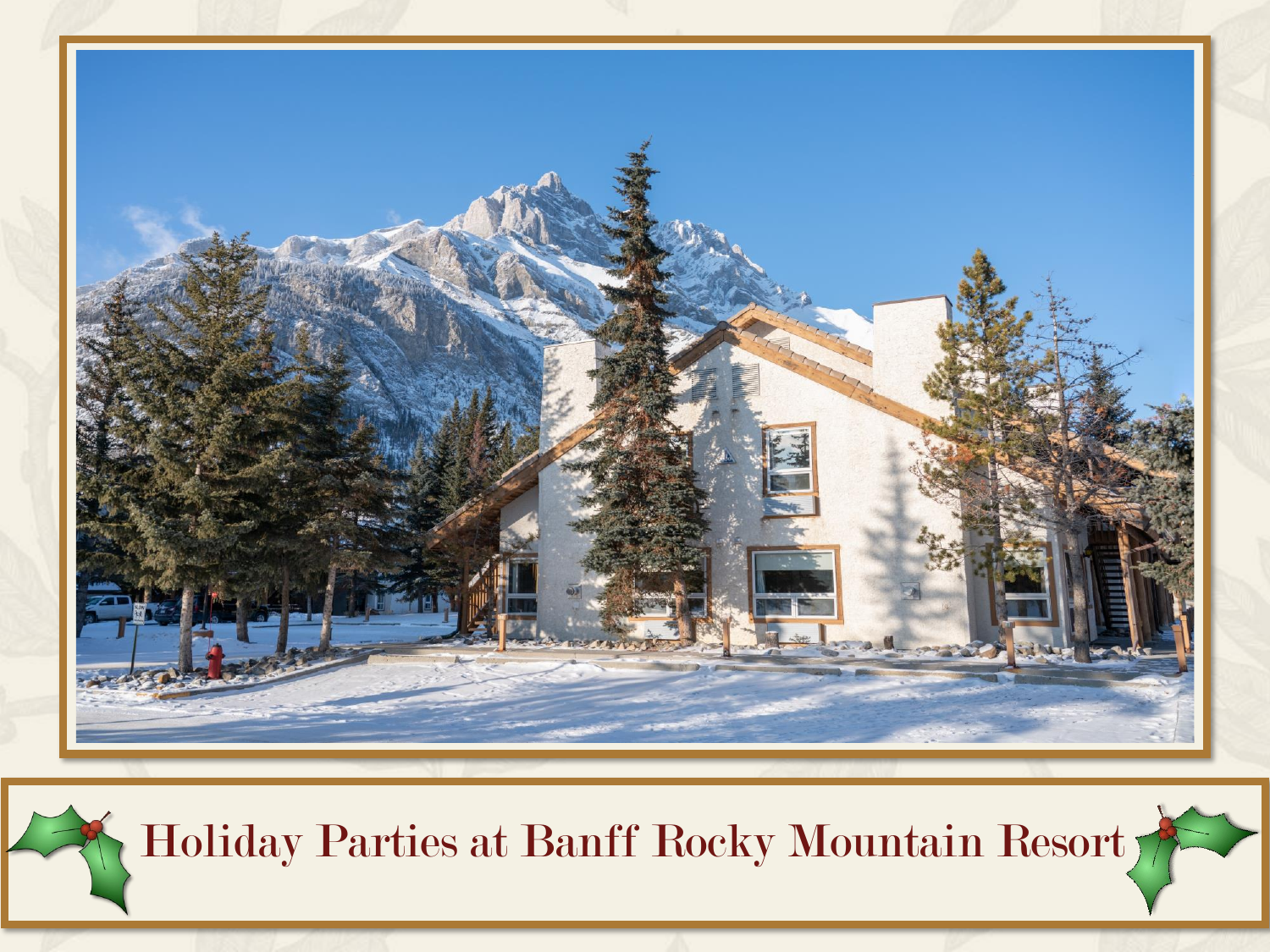

# Welcome

Idyllically set within eight acres of private parkland, Banff Rocky Mountain Resort boasts a breathtaking location within a few minutes drive of central Banff. We welcome you to enjoy the festive season with us by booking one of our Holiday Season Party Packages.

Create your own Holiday Party Package by selecting the rooms and banquet service that suits your team.

#### Accommodation

Select from our renovated Junior Suites, our Standard Condos, and Wolf Upgraded Condos.

## Dinner and Banquet Services

Our onsite restaurant Alpha Bistro and our superb Chef Raj is happy to offer a selection of festive plated and buffet menu's for your party. Choose between a private event in one of our magnificent banquet spaces or for a smaller gatherings restaurant service is also available.

### Amenities and Extras

While staying at The Banff Rocky Mountain Resort, you will have full access to all onsite amenities including our fitness center, indoor 15 meter swimming pool, indoor hot pool, outdoor hot tub, and squash courts. Guaranteed late check out at 12 noon the day of departure. Festive decoration and holiday cheer!





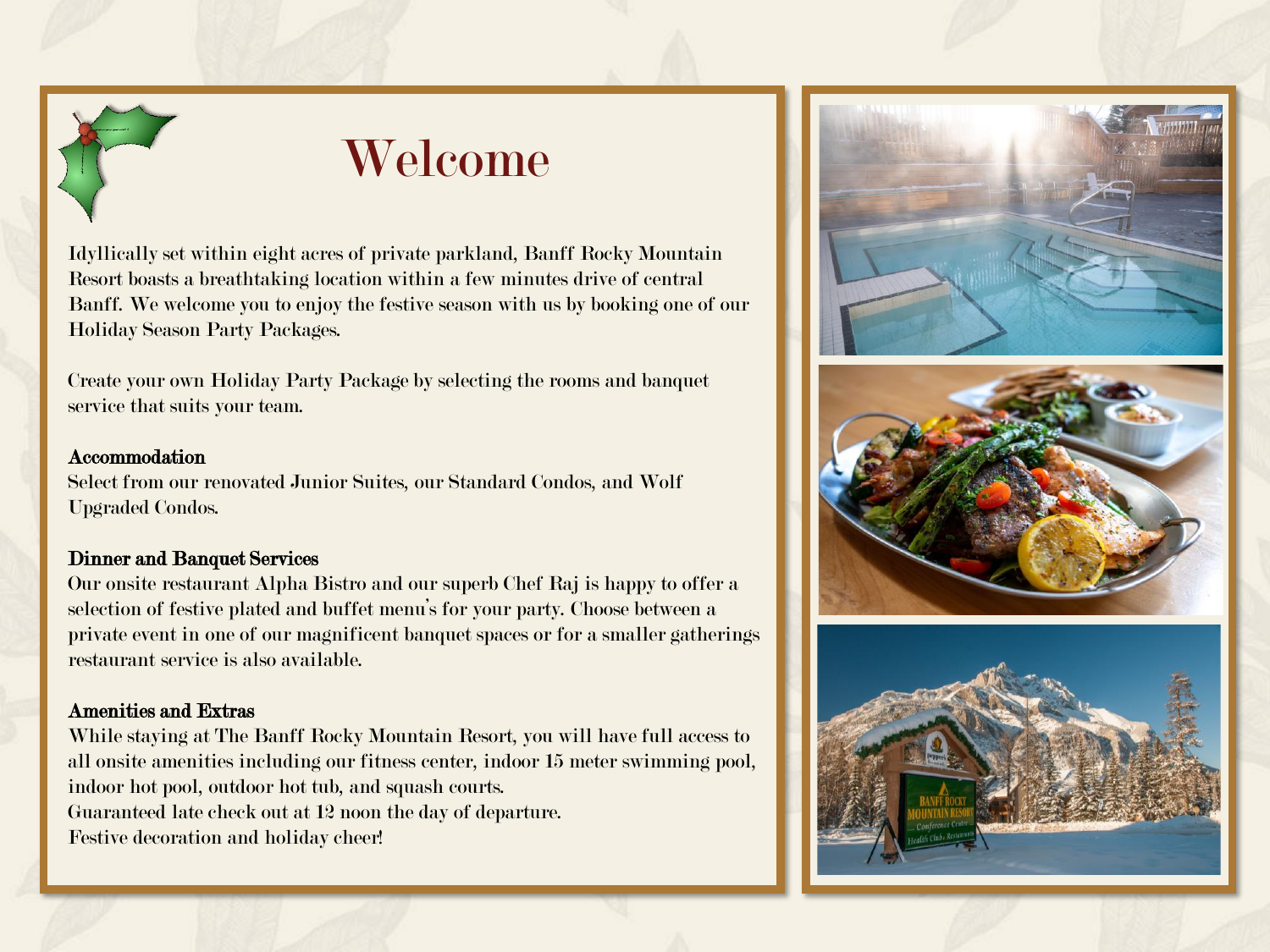

# Accommodation



Book by September 15<sup>th</sup> 2022 to secure set rates.

Bookings made after September 15<sup>th</sup> 2022 will be subject to best available group rates at the time of booking.

**Saturday** November  $19^{\rm th}$  &  $26^{\rm th}$ , December  $3^{\rm rd}$  ,  $10^{\rm th}$  &  $17^{\rm th}$ 

Junior Suites with 2 Queen Beds \$139 + Taxes per night Run of House Studio or Suite with  $1$  Queen Bed  $$139 + T$ axes per night Wolf Run of House Studio or Suite \$159 + Taxes per night

Friday November 18th & 25th, December 2nd, 9th, & 16th

Junior Suites with 2 Queen Beds \$125 + Taxes per night Run of House Studio or Suite with 1 Queen Bed \$125 + Taxes per night Wolf Run of House Studio or Suite \$145 + Taxes per night

All rates are based on double occupancy. Taxes are 11.2% per night. Pre & post stay rates are available with billing to the master account or individual guest.

Celebrating in the New Year? Preferred rates and packages are available throughout January. Contact one of coordinators for more information.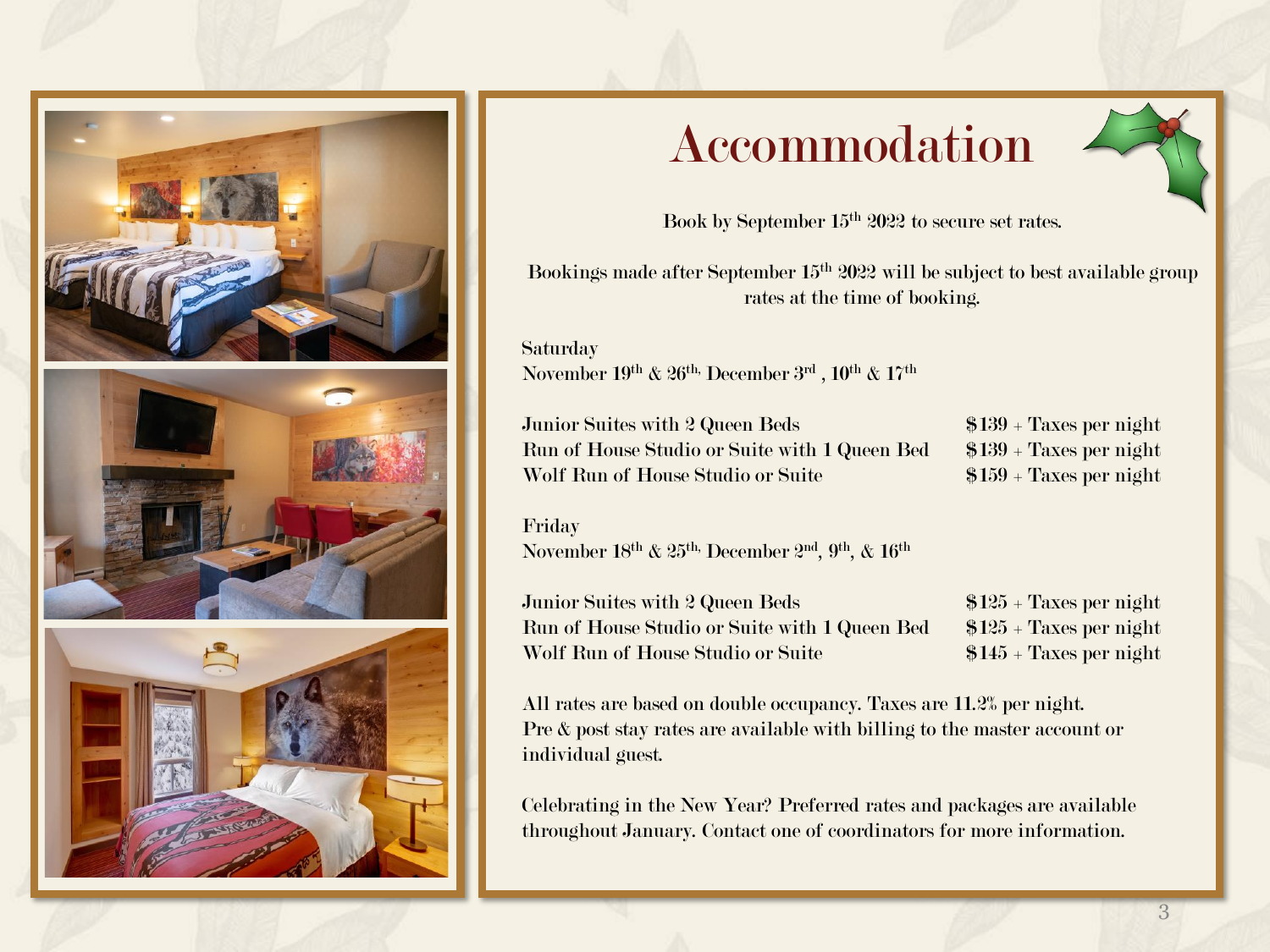# Food & Banquet Venues

All banquet room rentals are waived with our holiday packages

# The Grey Wolf Room

As the largest venue at The Rocky Mountain Resort, The Grey Wolf room is ideal for up to 120 guests looking for a private space to celebrate the past year. This bright space has high ceilings, and inbuilt dance floor, and outdoor deck.

# The Timber Wolf Room

With large windows providing a spectacular views of Cascade Mountain the Timber Wolf Room is a great space for parties of up to 90 guests.

# The White Wolf Suite

Perfect for a more intimate party, The White Wold suite can accommodates groups of up to 24 guests in a relaxed atmosphere. Comfortable seating options and Smart TV's also allow a great space for after dinner mingling, music, and slideshows.

# Alpha Bistro

Our onsite restaurant is a great setting for groups looking for a more casual dinner before heading in to town.

Private functions are subject to the following fees Music & Lixencing - \$35 – \$87 per event Bartender - \$175 + GST per bartender

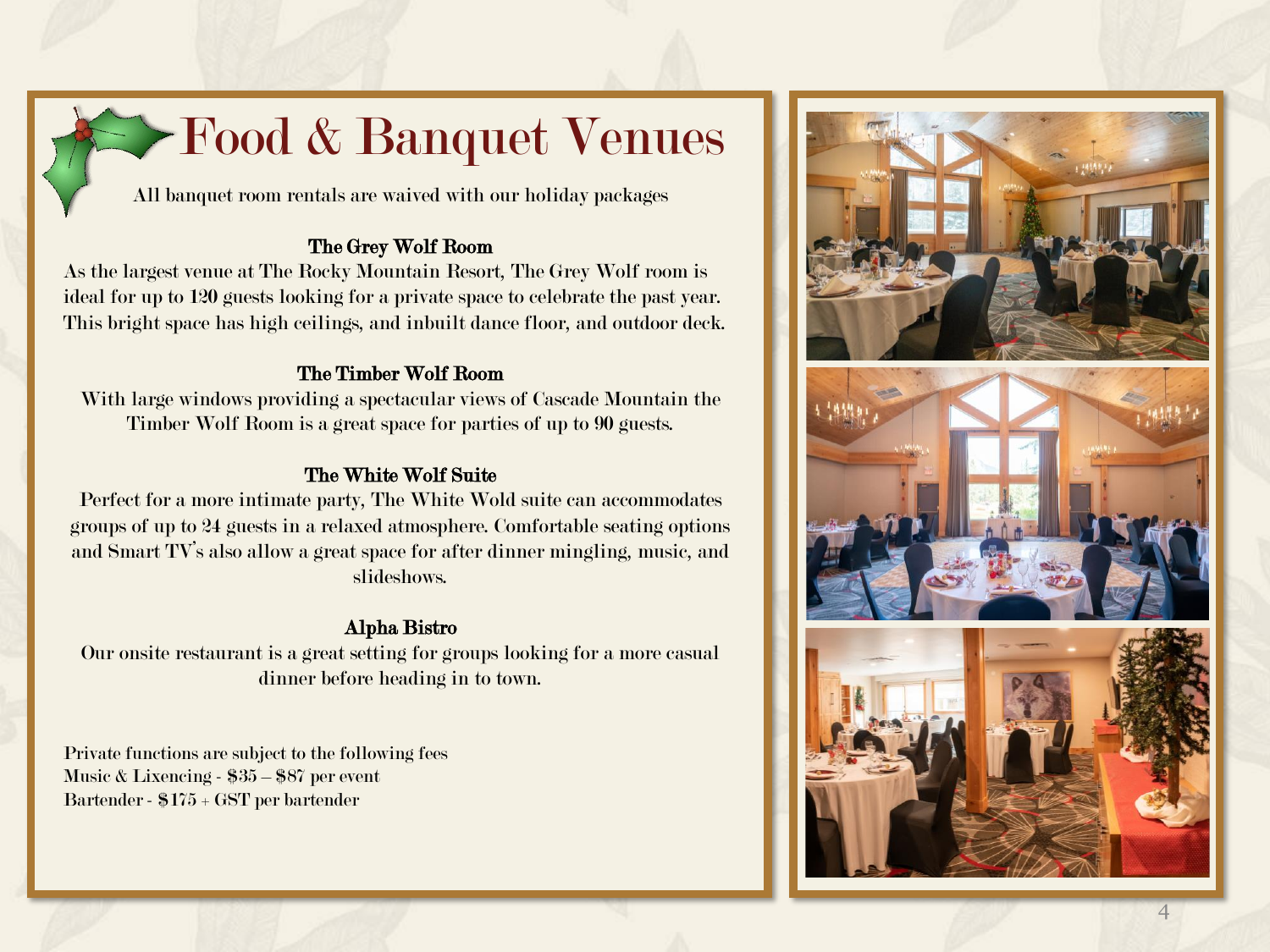# Gold Dinner Buffet

#### Buffet Inclusions

Assorted dinner rolls and whipped butter Group choice of four salads Group choice of two accompaniments Group choice of two meat & one vegetarian entrée Dessert / Tea & Coffee

### Salads

Caesar Salad Antipasto Platter Grilled Vegetable Platter Countryside Potato Salad Garden Green Salad Cherry Tomato Salad Roasted Vegetable & Quinoa Salad

#### Accompaniments

Panache of Root & Seasonal Vegetables Potato Au Gratin Roasted Shallot Smashed Potato Roasted Baby Yukon Potato Ancient Grain Rice Pilaf

#### Entrees

Herb Dijon Crusted Roasted Striploin Alberta Prime Rib Roasted Whole Duck Fillet of Atlantic Salmon Herb Roasted Farm Chicken Breast Herb Roasted Turkey Grilled Vegetable and Potato Lasagna Potato Gnocchi Grilled Vegetable Rossellini with Parmesan Rose Sauce

#### **Dessert**

Selection of cakes, including mousse cakes, assorted squares & brownies, and a fresh fruit mirror, and Tea & Coffee

# \$66 per person

Please add 18% gratuity and 5% GST to above prices. Minimum 30 guests with menu choices due 14 days prior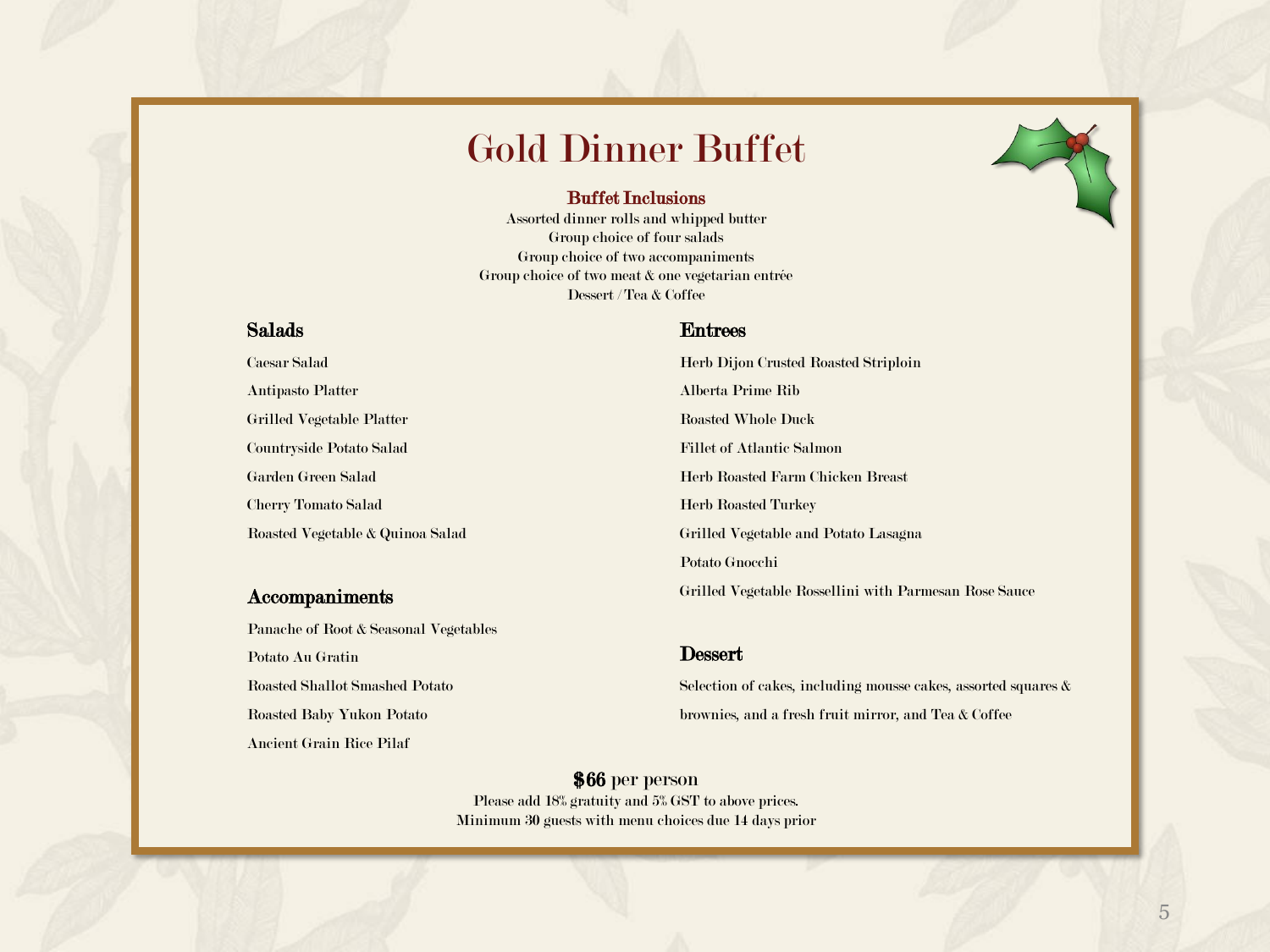# Silver Dinner Buffet

#### Buffet Inclusions

Assorted dinner rolls and whipped butter Group choice of three salads Group choice of two accompaniments Group choice of two meat entrées Dessert / Tea & Coffee

## Salads

Caesar Salad Grilled Vegetable Platter Countryside Potato Salad Garden Green Salad Cherry Tomato Salad

#### Accompaniments

Panache of Root & Seasonal Vegetables Creamy Mashed Potatoes Roasted Baby Yukon Potato Medley of Seasonal Vegetables

#### Entrees

Herb Dijon Crusted Roasted Striploin Herb Roasted Farm Chicken Breast Grilled Vegetable and Potato Lasagna Grilled Vegetable Rossellini with Parmesan Rose Sauce Salmon Wellington Herb Roasted Turkey

#### **Dessert**

Assorted squares & brownies and a fresh fruit mirror Tea & Coffee

\$58 per person Please add 18% gratuity and 5% GST to above prices. Minimum 30 guests with menu choices due 14 days prior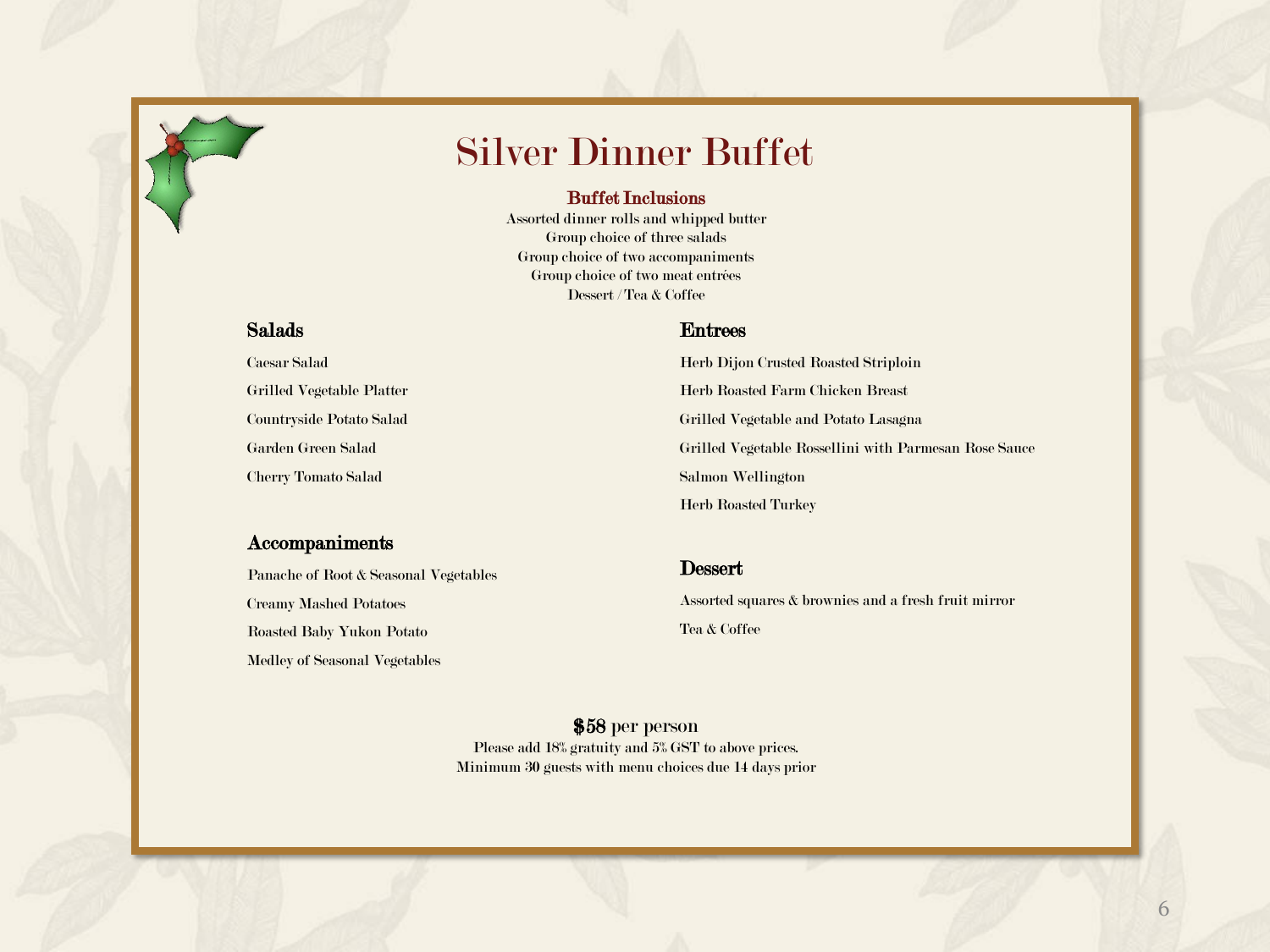# Christmas Wolf Plated Dinner



#### A 3 Course Plated Dinner Includes

Assorted dinner rolls and whipped butter Group choice of one starter Group choice of two meat and one vegetarian entrees with individual entrée selection Group choice of one dessert

#### Starter

Caesar Salad Arugula & Baby Spinach Salad Artisan Lettuce in a Strawberry Vinaigrette Forest Mushroom Soup Smoked Carrot & Ginger Soup Broccoli & Aged Cheddar Soup

#### Dessert

Trio of Chocolate Mousse

Berry Cheesecake

Fruit Salad

\$62 per person

Please add 18% gratuity and 5% GST to above prices. Menu choices due 14 days prior

#### Entrees

All entrees are served with seasonal vegetables and chefs choice of potatoes

Herb Roasted Turkey Served with homestyle stuffing & turkey gravy

Seared West Coast Salmon With charred Kemon beurre blanc

Entrecote of Alberta New York Steak 8oz With brandy peppercorn sauce, cooked to medium

Roasted Butternut Rossellini With fresh marinara

Vegetable Timbale With smoked tomato confit

Black Pepper Crusted Pork Tenderloin With bourbon whiskey & honey reduction

We strive to meet the dietary restrictions of our guests

Please advise of any allergies or dietary requirements at the time of booking. All amendments and substitutions will be chef's choice Menu items are subject to change based on availability. The final menu and pricing will be confirmed at the time of signing the banquet event order.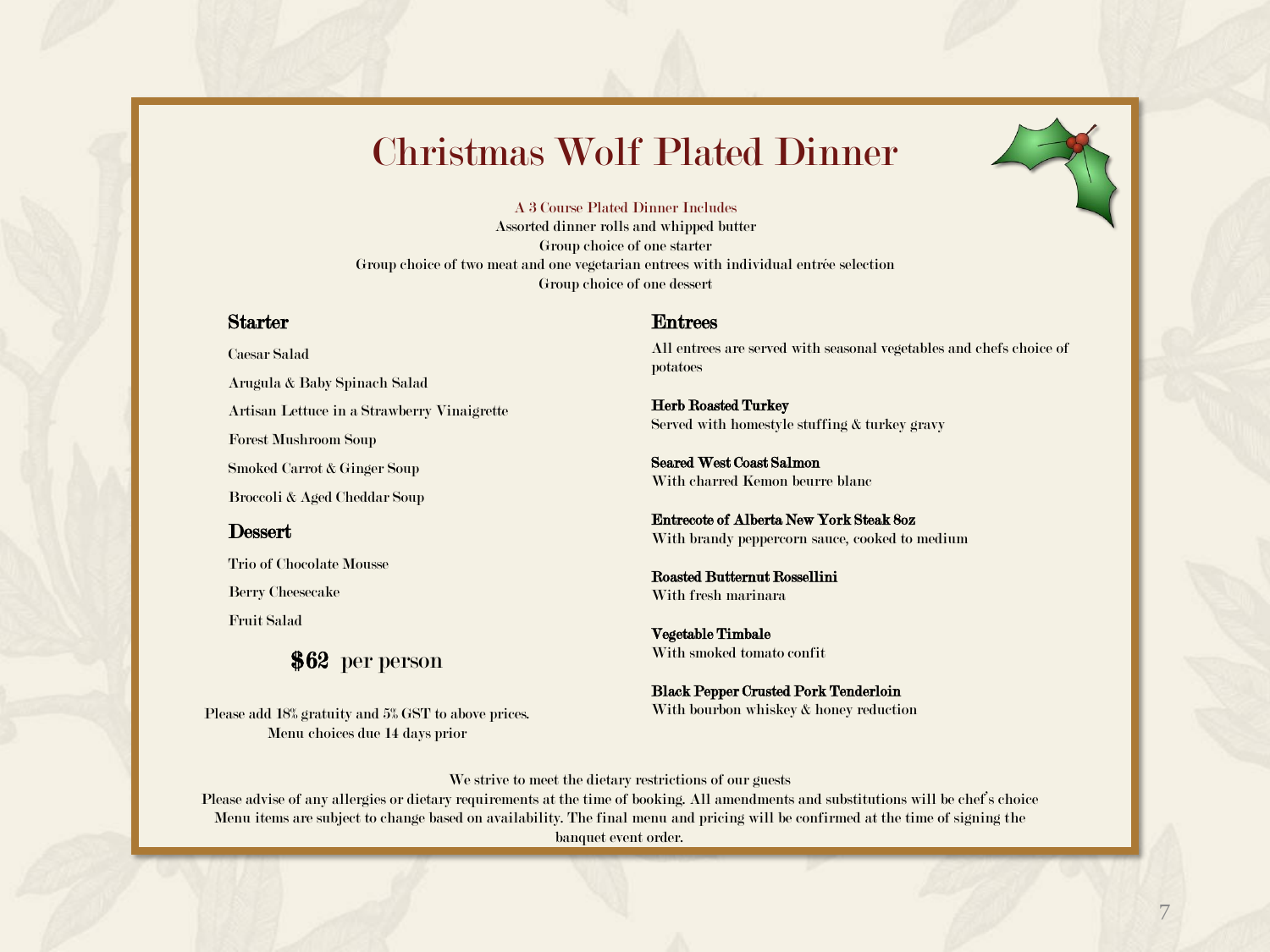

# Beverage Services

#### Host Bar

All drinks will be billed to the master account

## Cash Bar

Wedding guests are responsible for their own drinks and pay the bartender directly at cash bar pricing

## Ticketed Bar

A ticketed bar allows you to control the number of beverages offered by providing a set number of drink tickets billed to the master account. A cash bar will be available thereafter

# Additional Services

## Appetizers

Welcome your guest with a selection of canapes from our reception menu

# Late Night Buffet

Planning a late night? Why not add a late night buffet to your party. Choose from our poutine station, slider station, or pub fare menus with prices from  $15 + 18\%$  gratuity  $\& 5\%$  GST per person.

# Breakfast

Include a hot, cooked breakfast for all attendees in Alpha Bistro for  $$19.50 + 18%$  gratuity  $\& 5%$ GST per person.